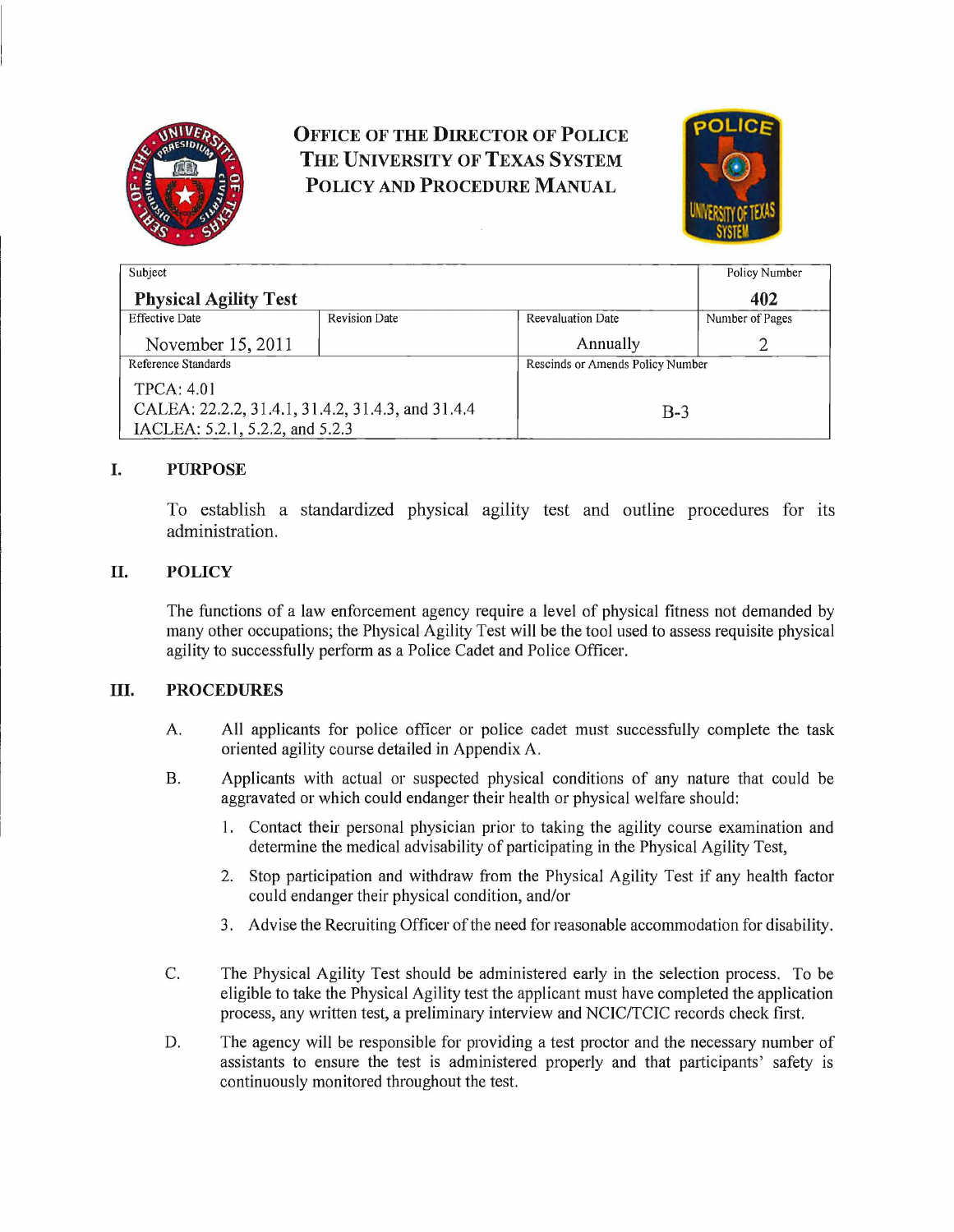- E. Each candidate will be shown the test course prior to running any event of the course.
- F. The Proctor will read specific instructions for each event prior to administering that event and answer any questions regarding that event as detailed in Appendix B.
- G. Each candidate will have three (3) attempts at each event that day. After three failed attempts, the candidate is considered "failed" and may not continue that selection process. Applicants may retest as an element of a future selection process.

'

Michael J. Heidingsfield Director of Police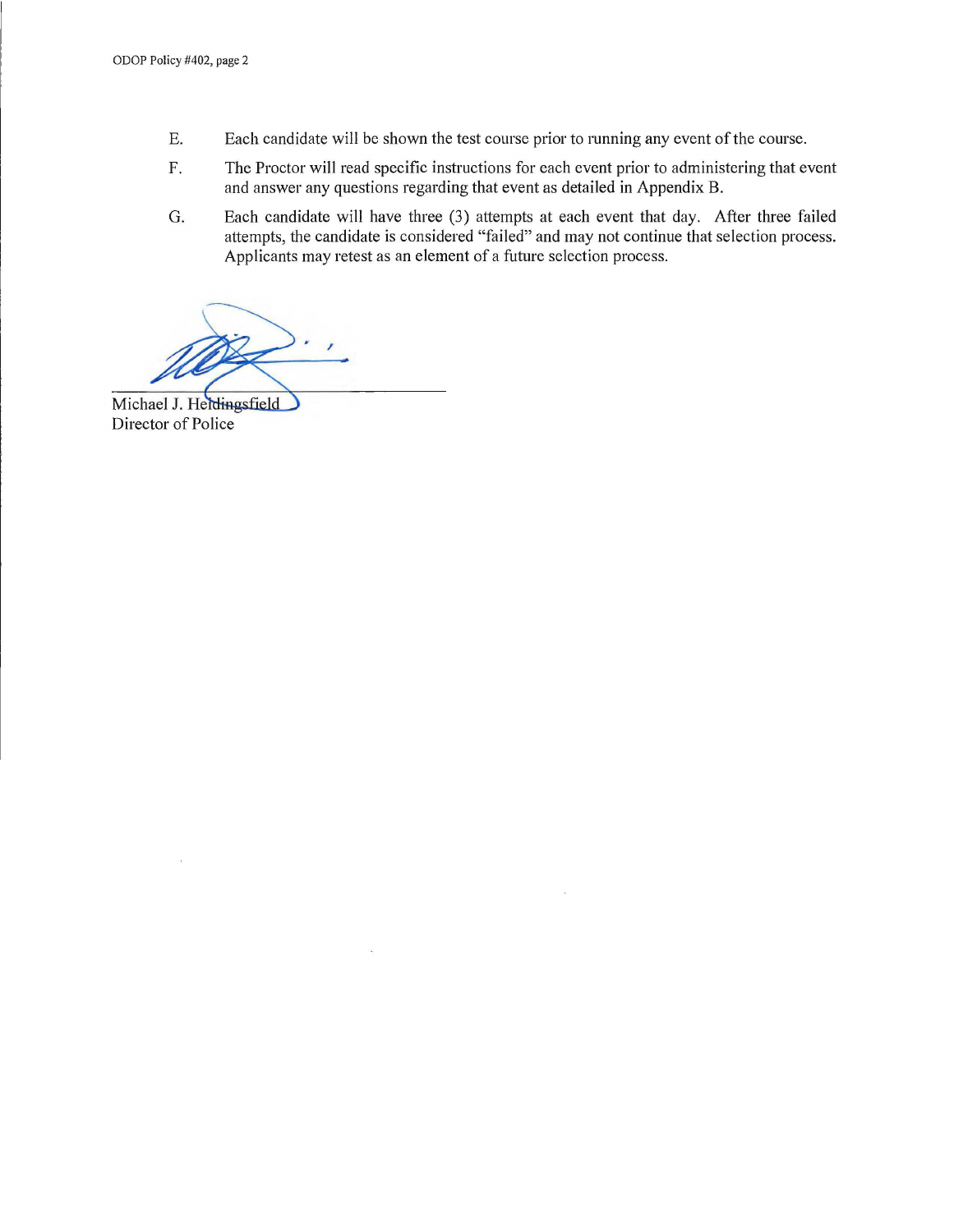# **Physical Agility Test Appendix A**

#### **Event I: Weight Lift**

This event is designed to duplicate a variety of obstacles that may be encountered that would require lifting and carrying objects. The applicant, wearing a Sam Browne, holster, and inert pistol must lift a full size spare tire from the trunk of a police car, cany the spare around the car and place it back in the trunk of the car (tire cannot be rolled or rested on the ground). Untimed Event.

### **Event II: Stair Climb**

This event is designed to simulate pursuit or running up and down stairs, such as in a building or stadium. The applicant will run up and down two conventional flights of stairs one time, or run up and down 40 stadium steps one time. Timed event: 39 second maximum.

## **Event ID: Obstacle Course/Street Chase and Body Drag**

This event is designed to duplicate a variety of obstacles that may be encountered during a pursuit or when reaching a person in danger. It is coupled with an event simulating a foot pursuit or distance running and removing an unconscious person from a place of danger or an uncooperative prisoner to a desired location. Timed event: 60 seconds total.

Obstacle Course

- Low hurdle  $-2$  foot wall
- Solid wall  $-4$  foot simulating a small fence or loading dock
- Serpentine  $-$  simulating running through a crowd, around fixed objects, etc
- Broad Jump  $-$  5 foot, simulating jumping across a ditch, etc.

Street chase and body drag

- Foot chase run 75 yards on a designated path
- Body drag  $-$  drag 168 pound dummy 10 yards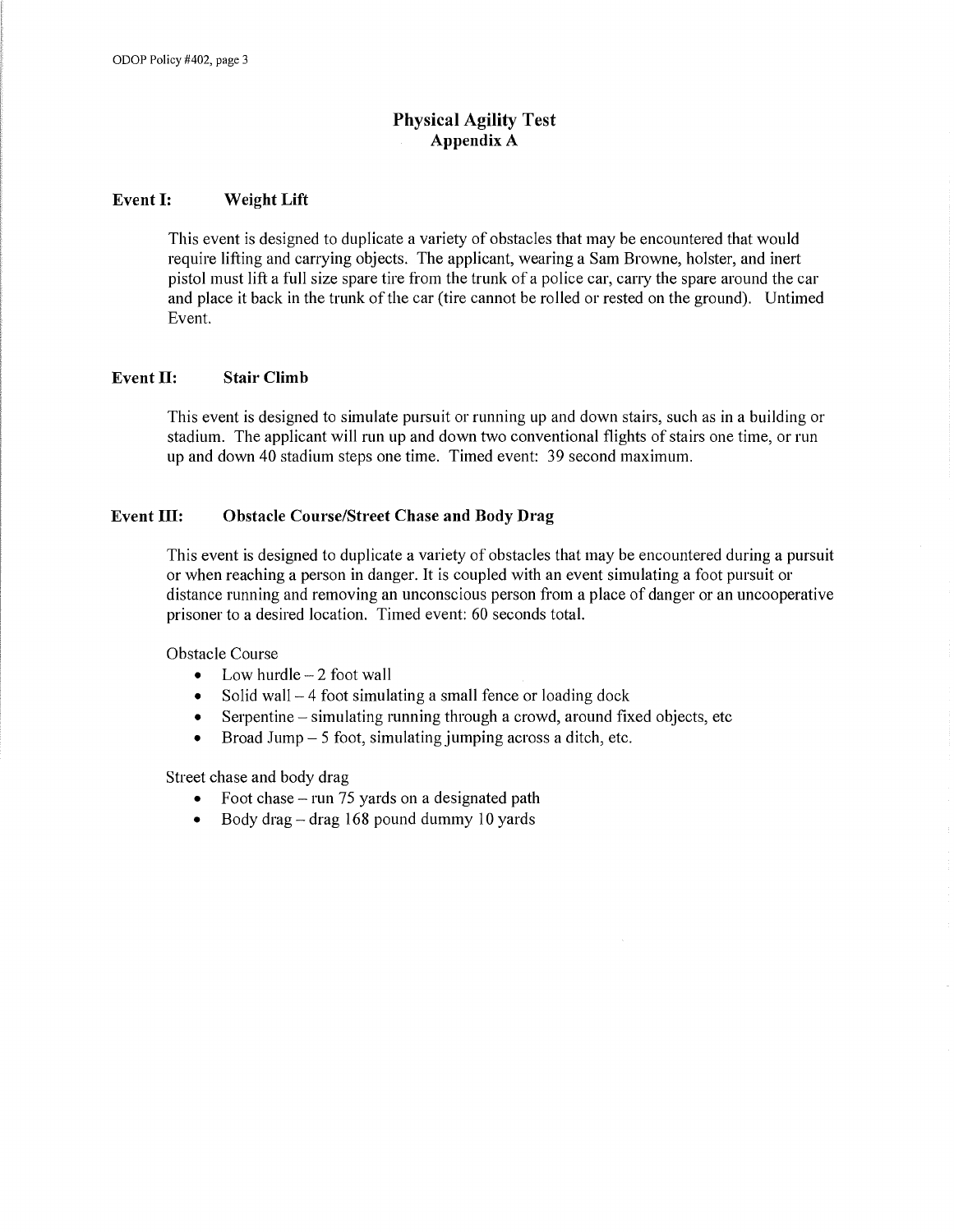## **Physical Agility Test AppendixB**

### **INSTRUCTIONS TO APPLICANTS**

Applicants should wear comfortable clothing or work gear, shorts, sweatpants, tee shirts are permitted. Applicants should wear sneaker/athletic shoes.

#### **Event 1-Weight Lift- Untimed**

Each applicant will wear a Sam Browne with holster and inert pistol. The applicant will walk up to the trunk of the vehicle and lift out the full sized spare tire and carry the tire completely around the vehicle and set it back in the trunk. Applicants may not rest the tire on the ground or the vehicle or they will be disqualified. The applicant must set the spare back in the trunk and not throw it. Each applicant will have three (3) attempts. Untimed

#### **Event** II - **Stair Climb - 39 seconds**

The applicant has 39 seconds to run the stairs from the bottom to the top and back. The use of hand rails is permitted. The applicant will wear a Sam Browne with holster and inert pistol. The applicant will start at the direction of the timer. Each applicant will have three (3) attempts.

#### **Event III - Obstacle Course - 60 seconds**

Each applicant will run the obstacle course and street chase/body drag as one continuous event. Applicants will wear a Sam Browne with holster and inert pistol. The applicant will stage at the starting line and begin at the direction of the timer. The applicant must clear the 2 foot wall, 4 foot wall, and clear the serpentine course. The serpentine should have a gate entry and exit and it makes no difference if the applicant starts the serpentine to the left or right. Once the exit gate is cleared, the applicant will run and jump over the 5 foot pit. The pit must be cleared completely. If any part of either foot lands inside the pit, the event is failed.

#### **Street Chase and Body Drag**

Once the applicant clears the 5 foot pit, they will run the designated 75 yard course to the dummy, lift the dummy in any manner the applicant wants and drag the dummy clear of the 10 yard cone.